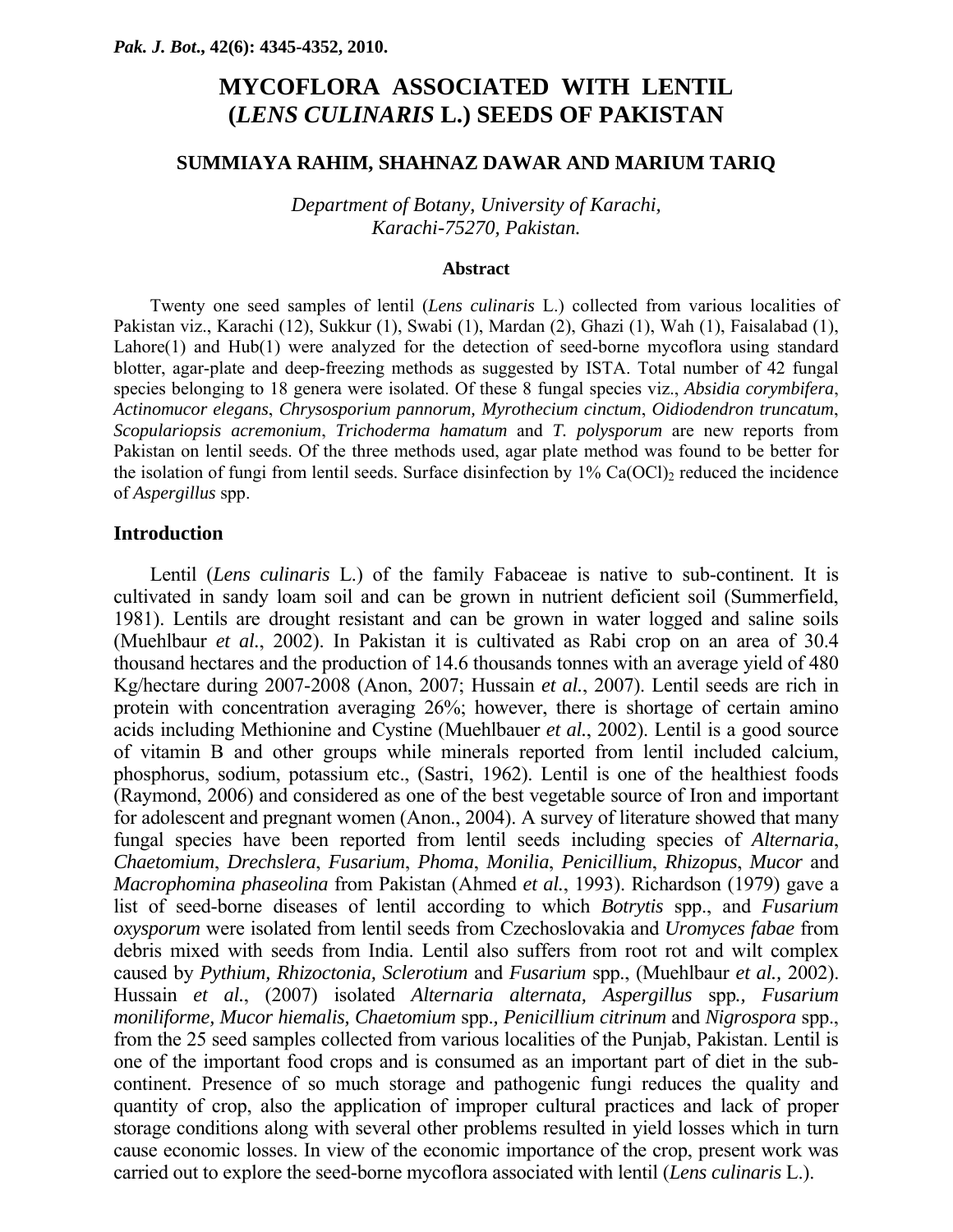**Materials and Methods** 

For the detection of seed-borne mycoflora ISTA techniques were used (Anon., 1993). By using standard blotter, agar plate and deep-freezing methods, about 400 seeds of each sample were tested.

**Collection of seeds:** Lentil seeds (21 samples) were collected from different localities of Pakistan viz., Karachi (12), Sukkur (1), Swabi (1), Mardan (2), Ghazi (1), Wah (1), Faisalabad (1), Lahore(1) and Hub(1).

**Standard blotter method:** Untreated and seeds after treatment with  $1\%$  Ca(OCl)<sub>2</sub> for 5 minutes were placed on three layers of moistened blotter paper, 20 seeds per Petri dish. The dishes were incubated for 7 days at  $24 \pm 1$ °C under 12h, alternating cycle of artificial day light (ADL) and darkness (Anon. , 1993).

**Agar plate method:** Untreated seeds and seeds after surface sterilization with 1%  $Ca(OCl)$ <sub>2</sub> for 5 minutes were placed on potato dextrose agar (PDA), 20 seeds per Petri dish. The dishes were then incubated for 7days at 24±1°C under 12h, alternating cycles of artificial day light (ADL) and darkness (Anon., 1993).

**Deep freezing method:** Untreated seeds and seeds treated with 1% Ca(OCl)<sub>2</sub> for 5minutes were placed on three layers of moistened blotter paper was incubated for 24h, each at 20°C and -2°C followed by 5 days incubation at 24±1°C under 12h alternating cycles of ADL and darkness (Anon., 1993).

**Identification of fungi:** Fungi growing on seeds were identified after reference to Barnett (1960), Booth (1971), Domsch *et al.,* (1980), Ellis (1971), Nelson *et al*., (1983), Raper & Fennell (1965).

## **Results**

Total number of 42 species belonging to 18 genera of fungi viz., *Absidia corymbifera* (Cohn) Sacc. & Trotter, *Actinomucor elegans* (Eidam) C.R. Benjamin & Hesseltine, *Alternaria alternata* (Fr.) Keissler, *A. cheiranthi* (Libert) Bolle*, A*. *raphani* Groves & Skolko, *A*. *sonchi* J.J. Davis, *A*. *tenuissima* (Kunze ex Pers.) Wiltshire, *Aspergillus alutaceus* Berk. & Curt., *A*. *candidus* Link ex Link, *A*. *clavatus* Desm., *A*. *erythrocephalus* Berk. & Curt. , *A*. *flavus* Link ex Gray, *A*. *fumigatus* Fres., *A*. *niger* van Tieghem, *A*. *ochraceus* Wilhelm, *A*. *restrictus* G. Sm., *A*. *sulphureus* Thom & Church, *A. tamari* Kita*, A*. *terreus* Thom, *A*. *ustus* (Bain.) Thom & Church, *A*. *versicolor* (Vuill.) Tiraboschi, *A*. *wentii* Wehymer, *Chaetomium indicum* Corda, *Chrysosporium pannorum* (Link) Hughes, *Drechslera australiensis* (Bugnicourt) Subram. & Jain ex M.B. Ellis, *D. hawaiiensis* (Bugnic.) Subram. & B.L. Jain*, Fusarium aquaeductuum* (Radlk. & Rabenh) Lagerh., *Fusarium oxysporum* Schlecht., *F. semitectum* Berk. & Ravenel*, Macrophomina phaseolina* (Tassi) Goid, *Monilia* spp., Pers. Ex Fr., *Mucor* spp., Mich. Ex St.-Am., *Myrothecium cinctum* (Corda) Sacc., *Oidiodendron truncatum* Barron, *Penicillium* spp., Link ex Fr., *Rhizoctonia solani* Kühn., *Rhizopus arrhizus* (Fischer)*, R. oryzae* Went & Prinsen Geerligs, *R. stolonifer* (Ehrenb. Ex Link) Lind, *Scopulariopsis acremonium* (Delacr.) Vuill., *Trichoderma hamatum* (Bonord.) Bainier and *T. polysporum* Rifai were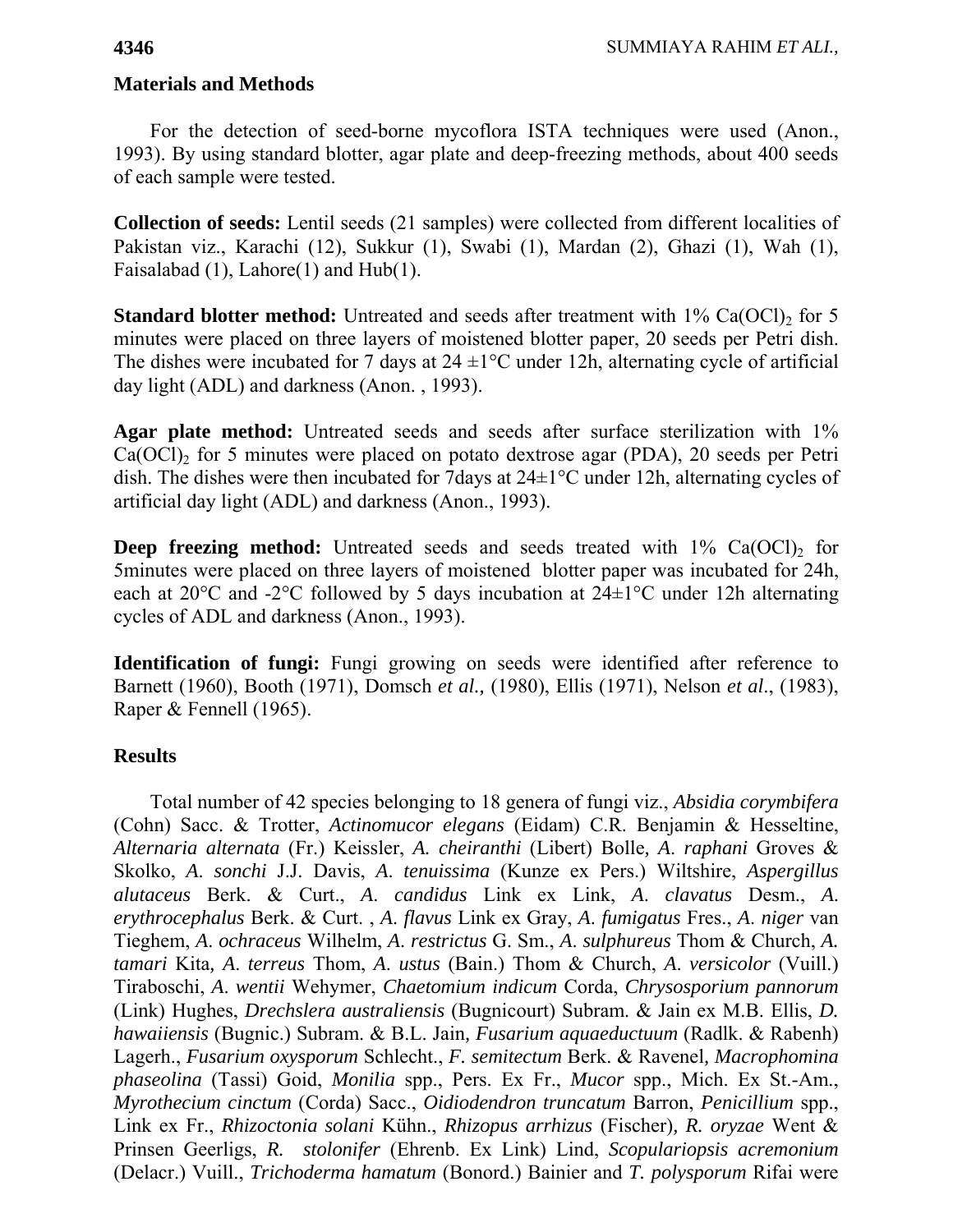isolated from lentil seeds (Table 1). Of the 42 species isolated, *Absidia corymbifera*, *Actinomucor elegans*, *Chrysosporium pannorum, Myrothecium cinctum*, *Oidiodendron truncatum*, *Scopulariopsis acremonium*, *Trichoderma hamatum* and *T. polysporum* were found to be new reports from Pakistan on lentil seeds (Hussain & Ahmed, 1971; Jamal & Ghaffar, 1974; Nayeemullah, 1977; Khan *et al.*, 1984; Illyas, 1990; Rafique, 1991; Hussain *et al.*, 2007).

*Aspergillus flavus* was isolated on all the samples followed by *A*. *fumigatus* and *A*. *niger*. Of the 21 samples tested, Bhutta village (Karachi) and Ghazi (Khyber Pakhtunkhwa) samples were found to be infected with the pathogenic fungi including *F. oxysporum, F. solani, D*. *australiensis, Monilia* spp., *Absidia corymbifera*, *Chaetomium indicum*, *Myrothecium cinctum* and *S*. *acremonium* (Table 1). Sterilized (0.14 %) and non sterilized seeds (0.095 %) of only one sample from New Hali Road (Karachi) was found to be infected with *R. solani.* Of the three methods used, agar plate method yielded highest number of fungi. Surface disinfection of seeds by  $1\%$  Ca(OCl)<sub>2</sub> reduced the microbial infestation. In blotter method, *A. flavus* was dominant on non sterilized seeds with an infection range of 8.62%, in sterilized seeds and *A. fumigatus* was dominant with an infection range of 11.07%. On agar plate method, 28.89% infestation was observed by *A. flavus* in non sterilized seeds while 23.69% infestation was observed by *A. fumigatus* on surface sterilized seeds. 8.26% infestation of *A. flavus* was observed on non sterilized seeds by deep-freezing method. Other fungi observed on both non sterilized and sterilized seeds included species of *Absidia, Alternaria, Chaetomium, Drechslera, Fusarium, Monilia, Mucor, Myrothecium, Oidiodendron, Penicillium, R. solani*, *Rhizopus*, *Scopulariopsis* and *Trichoderma*. Out of 21 samples tested, 7 samples were found to be infected with *Aspergillus* spp., by deep freezing method. *Penicillium* spp., was isolated from deep freezing method (0.02%) and agar plate method (0.047–0.52%). Highest number of pathogenic fungi like *M. phaseolina* (0.2%), *F. aquaeductuum* (0.02%), *F. oxysporum* (0.02 %) were observed by deep freezing method (Table 1).

## **Discussion**

Agar plate method was found better in terms of percentage recovery of fungal species where it yielded 38 species belonging to 18 genera of fungi. Kumar *et al.,* (2002), Hussain *et al*, (2007) suggested agar plate method with PDA to be better than blotter method in terms of percentage recovery of fungi in lentil seeds. Limonard (1968) reported that intrafungal antagonism becomes a problem in agar plate method, Tempe (1970) reported that quick growing of saprophytic fungi like *Aspergillus* and *Cladosporium* spp., adhering to seed surface becomes troublesome especially in the detection of slow growing fungi present internally. Surface disinfestations by 1%  $Ca(OCl)<sub>2</sub>$  reduced the incidence of quick growing saprophytic and mold fungi along with other microbial organisms. Similar results were also reported by Tariq *et al.,* (2005) on soy bean, Kumar *et al*., (2002) on lentil, Dawar & Ghaffar (1991) on sunflower seeds, Niaz & Dawar (2009) on maize. Present results showed that deep freezing method was found to be best for the detection of *F. aquaeductuum*, *F. oxysporum*, *M. phaseolina*, *Monilia* spp., *Penicillium* spp., *Scopulariopsis acremonium*, *Trichoderma hamatum* and *T. polysporum.* Niaz & Dawar (2009) reported that deep freezing method was considered best for the isolation of *Drechslera* spp., *Fusarium* spp., and *Penicillium* spp. Deep freezing method was considered to be most suitable for the detectation of *Fusarium* spp., (Mathur *et al.*, 1975).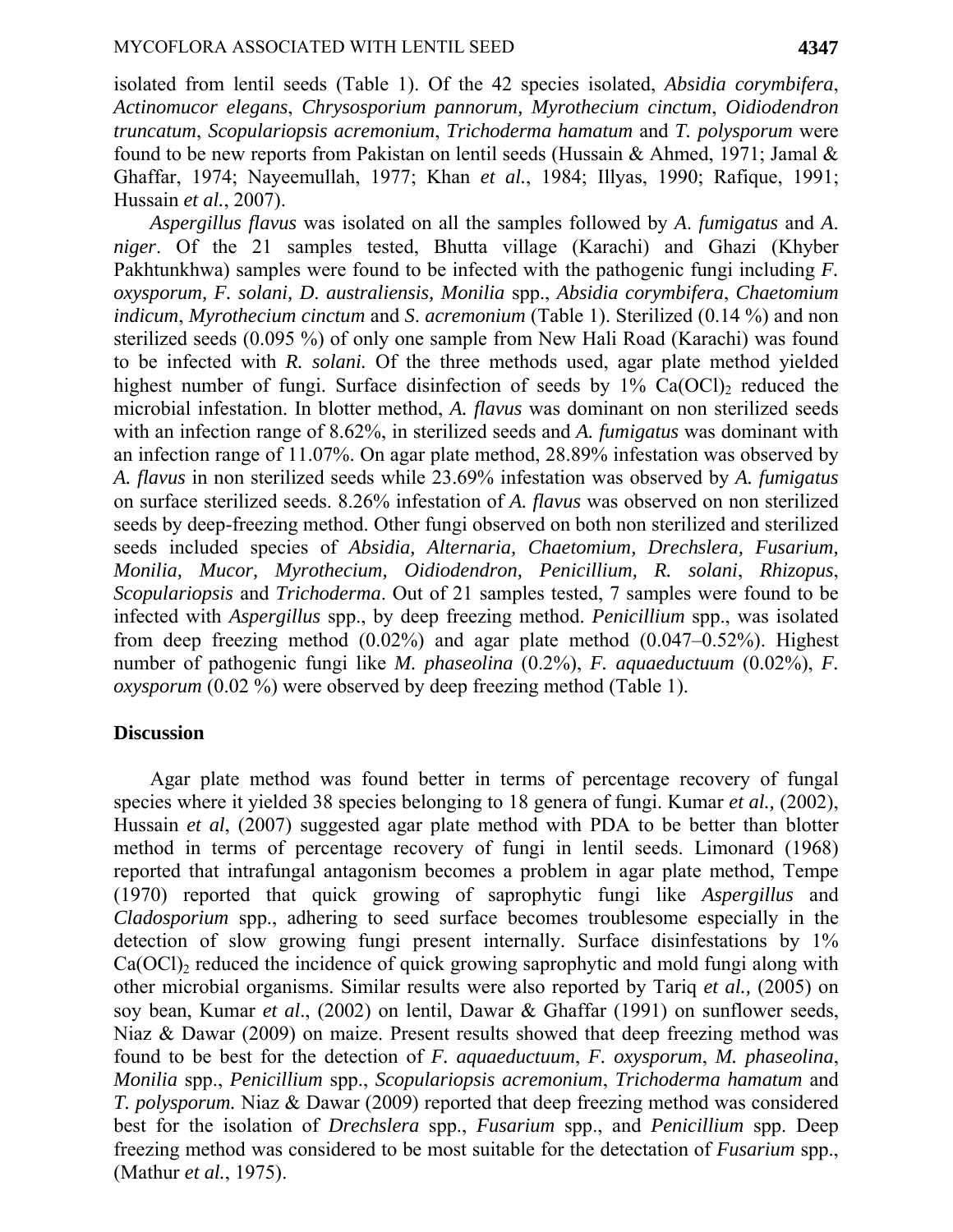|                       |                |                       |    |                  |            | Table 1. Isolation of fungi isolated from lentil. |                 |                       |           |                      |           |                  |
|-----------------------|----------------|-----------------------|----|------------------|------------|---------------------------------------------------|-----------------|-----------------------|-----------|----------------------|-----------|------------------|
|                       |                |                       |    | Sterilized seeds |            |                                                   |                 |                       |           | Non-sterilized seeds |           |                  |
| Name of fungi         |                | <b>Blotter</b> method |    | Agar plate       |            | Deep freezing                                     |                 | <b>Blotter</b> method |           | Agar plate           |           | Deep Freezing    |
|                       | <b>ISN</b>     | $1\% \pm SD$          | ΣÑ | $1\% \pm SD$     | <b>NSI</b> | $1\% \pm SD$                                      | <b>ISI</b>      | $1\% \pm SD$          | KSI       | $1\% + SD$           | <b>SI</b> | $1\% \pm SD$     |
| * Absidia corymbifera |                |                       |    |                  |            |                                                   |                 | $0.143 \pm 0$         |           |                      |           |                  |
| * Actinomucor elegans |                |                       |    | $0.05 + 0$       |            |                                                   |                 |                       |           | $0.071 + 0$          |           |                  |
| Alternaria alternata  |                | $0.26 + 2.22$         |    | $0.2 + 0$        |            | $0.02 + 0$                                        |                 |                       |           |                      |           | $0.02 + 0$       |
| A. cheiranthi         |                |                       |    | $0.02 \pm 0$     |            |                                                   |                 |                       |           |                      |           |                  |
| A. raphani            |                | $0.05 \pm 0$          |    |                  |            |                                                   |                 |                       |           |                      |           |                  |
| A. sonchi             |                |                       |    |                  |            |                                                   |                 |                       |           |                      |           | $0.0458 + 0$     |
| A.tenuissima          |                |                       |    | $0.05 \pm 0$     |            |                                                   |                 |                       |           | $0.07 \pm 0$         |           | $0.023 \pm 0$    |
| Aspergillus alutaceus |                |                       |    | $0.02 \pm 0$     |            |                                                   |                 |                       |           |                      |           |                  |
| A. candidus           |                | $0.095 \pm 0$         |    | $1.43 \pm 2.7$   |            | $0.071 \pm 0.71$                                  |                 | $0.19 \pm 0$          |           | $1.05 \pm 2.2$       |           | $0.071 \pm 0.71$ |
| A. clavatus           |                | $0.24 \pm 0$          |    |                  |            |                                                   |                 | $0.26 \pm 2.9$        |           |                      |           | $0.14 \pm 0$     |
| A. erythrocephalus    |                |                       |    | $0.02 \pm 0$     |            |                                                   |                 | $0.29 \pm 0.6$        |           | ı                    |           |                  |
| A. flavus             | $\overline{6}$ | $9.05 + 7.6$          |    | $22.07 \pm 6.29$ |            | $9.5 \pm 4.7$                                     | $\overline{20}$ | $8.62 \pm 7.4$        | $\approx$ | 28.89±6.3            |           | $8.26 \pm 6.3$   |
| A. funnigatus         |                | $11.07 \pm 6.31$      |    | $23.69 \pm 7.63$ |            | $9.5 \pm 5.8$                                     |                 | $7.95 \pm 5.1$        | $\approx$ | 19.17±11.8           |           | $3.43 \pm 4.9$   |
| A. niger              | $\overline{4}$ | $1.95 \pm 1.29$       |    | $10.33 \pm 5.9$  |            | $0.97 \pm 5.5$                                    |                 | $1.76 \pm 2.1$        | $\approx$ | $11.29 \pm 3.9$      |           | $0.90 \pm 4.10$  |
| A. restrictus         |                |                       |    | $0.02\pm1$       |            |                                                   |                 |                       |           |                      |           |                  |
| A. sulphureus         |                |                       |    | $0.05 \pm 0$     |            |                                                   |                 |                       |           | $0.07 \pm 0$         |           |                  |
| A. tamarii            |                |                       |    | $0.02 \pm 0$     |            |                                                   |                 | $0.095 \pm 0$         |           |                      |           |                  |
| A. terreus            |                |                       |    | $5.57 \pm 7.5$   |            | $0.309 \pm 0$                                     |                 | $0.07 \pm 0$          |           | $2.10 \pm 5.9$       |           | $0.095 \pm 0$    |
| A. ustus              |                |                       |    |                  |            |                                                   |                 |                       |           | $0.05 \pm 0$         |           |                  |
| A. versicolor         |                | $0.024 \pm 0$         |    | $0.02 \pm 0$     |            |                                                   |                 | $\mathbf I$           |           |                      |           | $0.047 + 0$      |
| A. wentii             |                | $0.024 \pm 0$         |    | $0.5 \pm 1.5$    |            | $0.714 \pm 1.5$                                   |                 | $0. \pm 0.38$         |           | $0.95 \pm 3.1$       |           | $0.214 \pm 0.8$  |
| A. ochraceus          |                |                       |    | $0.38 \pm 2.4$   |            |                                                   |                 | $0.24 \pm 4.2$        |           | $0.36 \pm 2.4$       |           | $0.071 \pm 0$    |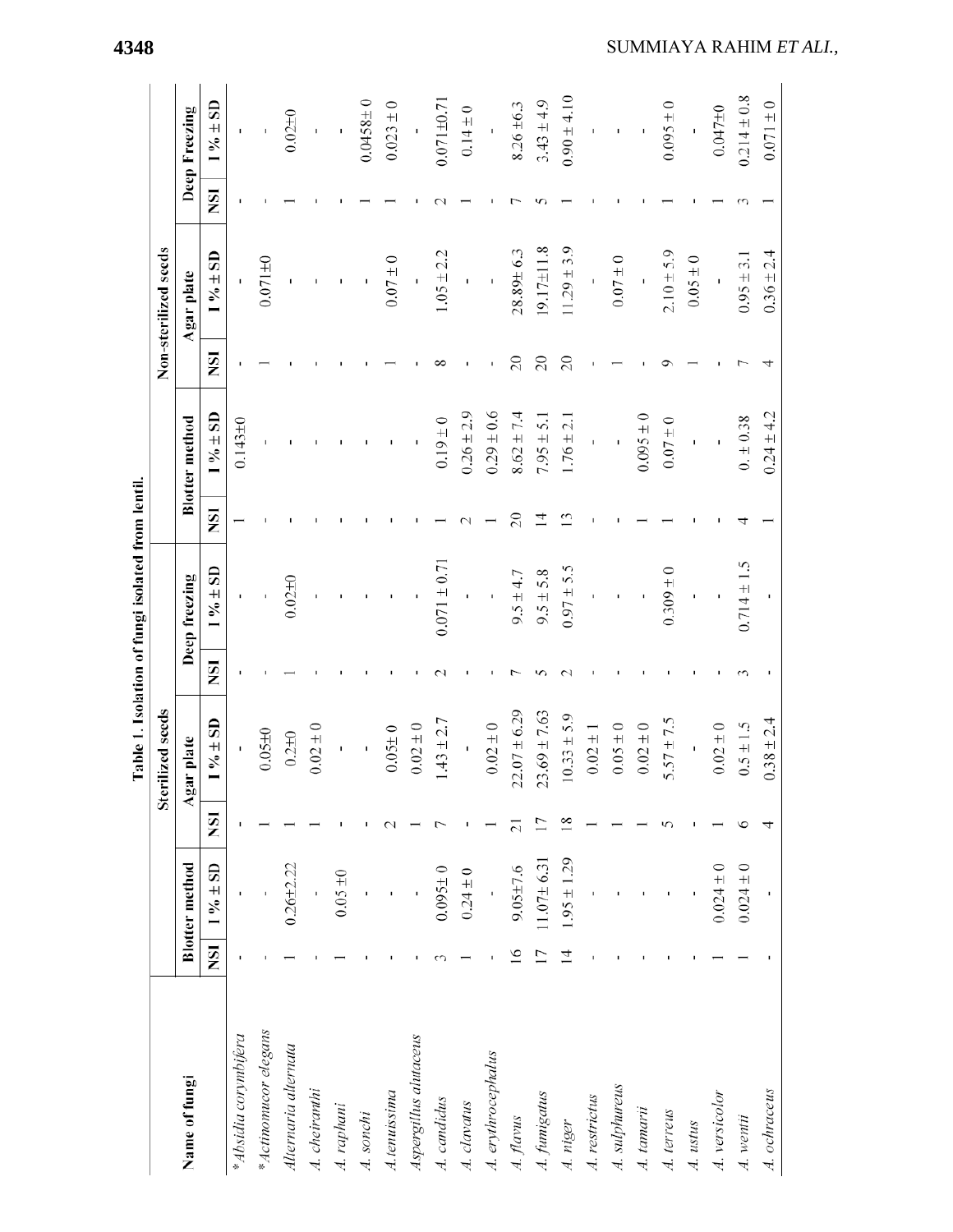|                                                                                       |                       |            | Sterilized seeds   |            |                 |            |                       |            | Non-sterilized seeds |            |                          |
|---------------------------------------------------------------------------------------|-----------------------|------------|--------------------|------------|-----------------|------------|-----------------------|------------|----------------------|------------|--------------------------|
| Name of fungi                                                                         | <b>Blotter</b> method | Agar       | plate              |            | Deep freezing   |            | <b>Blotter</b> method |            | Agar plate           |            | Deep Freezing            |
| <b>NSI</b>                                                                            | $1\% \pm SD$          | <b>ISN</b> | $\% \pm \text{SD}$ | <b>ISN</b> | $1\% \pm SD$    | <b>ISN</b> | $\% \pm SD$           | <b>ISN</b> | $1\% + SD$           | <b>ISN</b> | $1\% \pm SD$             |
| Chaetomum indicum                                                                     |                       |            | $0.023 + 0$        |            |                 |            |                       |            |                      |            |                          |
| *Chrysosporium pannorum                                                               |                       |            | $0.023 + 0$        |            |                 |            |                       |            | $0.023 + 0$          |            |                          |
| Drechslera australiensis                                                              |                       |            | $0.12 + 2.12$      |            |                 |            |                       |            | $0.095 \pm 0$        |            |                          |
| D.hawaiiensis                                                                         |                       |            | $0.047 \pm 0$      |            |                 |            |                       |            | Ï                    |            |                          |
| Fusarium aquaductum                                                                   |                       |            | $0.02\pm0$         |            |                 |            |                       |            | j                    |            | $0.02\pm0$               |
| F.oxysporum                                                                           |                       |            | ı,                 |            | $0.02 \pm 0$    |            |                       |            | $0.12 \pm 0$         |            |                          |
| F.semitectum                                                                          |                       |            |                    |            | J,              |            |                       |            | $1\pm7.8$            |            | $\overline{\phantom{a}}$ |
| Monilia spp                                                                           | $0.47 \pm 1.56$       |            | $3.33 \pm 7.17$    |            | $0.74 \pm 0.71$ |            |                       |            | $3.43 \pm 7.23$      |            | $0.405 + 2.36$           |
| Mucor spp                                                                             | $0.167 \pm 2.1$       |            | 1017±9.29          |            |                 |            | $0.45 + 0$            |            | $0.52 + 6.5$         |            |                          |
| *Myrothecium spp                                                                      |                       |            | 0.04710            |            | $0.05 \pm 0$    |            | ï                     |            | $\overline{1}$       |            | $\bar{1}$                |
| *Oidiodendron truncatum                                                               | $0.024 \pm 0$         |            | $0.02 + 0$         |            | $0.23 + 0$      |            |                       |            |                      |            | $0.048 + 0$              |
| Penicillium spp                                                                       |                       |            | $0.52 \pm 11.3$    |            |                 |            |                       |            | $0.047 + 0$          |            | 0.0210                   |
| Rhizoctonia solani                                                                    |                       |            | $0.14 \pm 1$       |            |                 |            |                       |            | $0.095 \pm 0$        |            |                          |
| Rhizopus arrhizus                                                                     |                       |            | $1\pm0.0$          |            |                 |            |                       |            |                      |            |                          |
| R. oryzae                                                                             | 0.04710               |            | $.45 \pm 5.04$     |            |                 |            | $.26 \pm 10.12$       |            | $2.52{\pm}5.5$       |            | $\mathbf{I}$             |
| R.stolonifer                                                                          | $0.19 + 2.89$         |            | $4.91 \pm 6.67$    |            |                 |            | $0.14 \pm 0.96$       |            | $1.48 + 4.9$         |            |                          |
| *Scopulariopsis acremonium                                                            |                       |            | $0.39 + 0$         |            |                 |            |                       |            | Ŷ,                   |            | $0.167 + 3.5$            |
| *Trichoderma hamatum                                                                  |                       |            | $0.41 + 4.7$       |            | $0.071 \pm 0$   |            |                       |            | $0.14 + 0$           |            |                          |
| *T.polysporum                                                                         |                       |            | $0.07\pm 0$        |            |                 |            |                       |            |                      |            |                          |
| $NSI = No$ of samples infected<br>$SD = Standard deviation$<br>$1\%$ = Infection $\%$ |                       |            |                    |            |                 |            |                       |            |                      |            |                          |
| * = New reports on lentil seeds from Pakistan                                         |                       |            |                    |            |                 |            |                       |            |                      |            |                          |

## MYCOFLORA ASSOCIATED WITH LENTIL SEED **4349**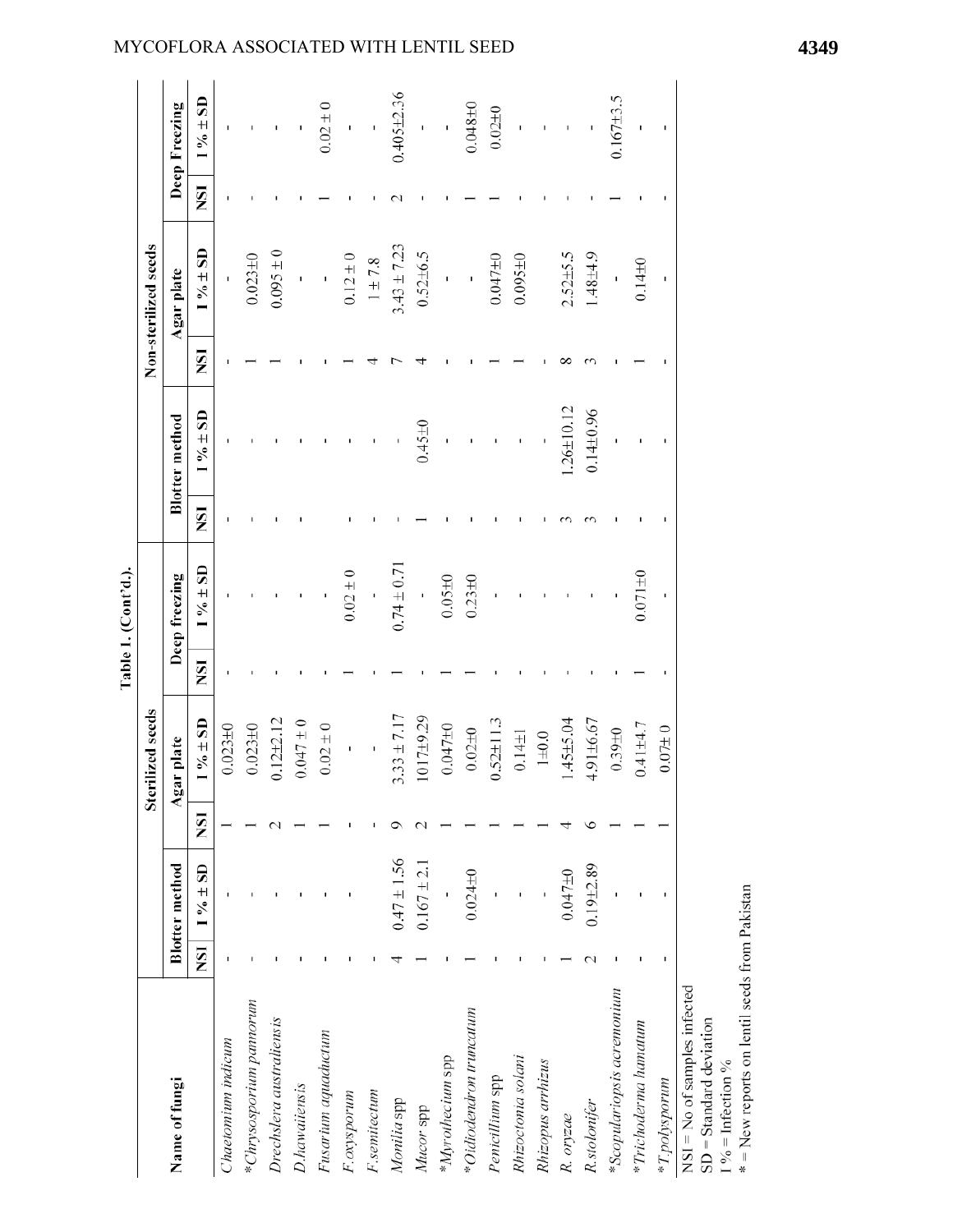Presently it was observed that 42 fungal species belonging to 18 genera were isolated from lentil seeds by ISTA techniques whereas El-Nagerabi & El-Shafie (2000) isolated 69 species belonging to 24 genera of fungi from Sudan, Abd-Allah & Hashem (2006) isolated 32 fungal species belonging to 17 genera from the samples of lentil collected from Egypt. Results showed that *A. flavus* was isolated on all the samples followed by *A*. *fumigatus* and *A*. *niger*. Purchase (1974), Diener & Davis, (1969) reported that aflatoxins are produced by strains of *A. flavus, A. parasiticus* and *A. niger* and these compounds are designated as aflatoxins  $B_1 B_2$ ,  $G_1$  and  $G_2$ . These aflatoxin are carcinogenic and produces liver cancer. El Maraghy (1988) observed the presence of aflatoxin at 20 mg/kg in lentils. It was observed that lentil seeds allow fungal growth but no aflatoxin was detected from the isolates of *A. flavus* due to the fact that lentil may contain anti-aflatoxigenic factor (Mabrouk & El-Shayeb, 1980). *A. niger* and *A. flavus* were observed to be common allergens and may cause opportunistic invasive infection (Denning, 1998; De Hoog *et al.*, 2000). Of the *Fusarium* spp., isolated important mycotoxin producers like *F. oxysporum*  produce zeralenone α and β causing haemorrhage and necrosis in bone marrow. *F. solani*  cause corneal ulcer whereas *F. proliferatum* and *F. verticillioides* causes epidemiologically human esophageal cancer (Desjardins *et al.,* 2006). Presently *Penicillium* spp., was observed from lentil seeds. There are many species of *Penicillium* found to be associated with the grain seeds reported to produce mycotoxins that cause mycotoxicoses of domestic animals and man (Scott *et al.,* 1972; Scott, 1978). El-Maghraby & El-Maraghy (1988) observed citrinin production by *P. citrinum* from groundnut seeds. Tanazawaic acid and citrinin produced by 25 isolates of *P. citrinum* (Malmstroem *et al.,* 2000). As lentil is one of the oldest food crops of the world and consumed for its nutritional values, measures should be taken to improve the crop quality and seed-storage conditions. Even the yield of lentil crop is reducing annually due to environmental and various other agronomic factors (Hussain *et al.*, 2007). Steps should be taken on emergency basis to reduce the disease incidence and increase the yield of lentil in Pakistan.

## **References**

- Abd-Allah, E.F. and A. Hashem. 2006. Seed mycoflora of *Lens esculenta* and their biocontrol by chitosan. *Phytoparasitica.*, 34(2): 213-218.
- Ahmed. I., S. Iftikhar and A.R. Bhutta. 1993. *Seed-borne micro-organism in Pakistan:* Checklist 1991. PARC, Islamabad. pp. 32.
- Anonymous. 1993. International rules for seed testing. *Seed Science & Technol.,* 21:1-288.
- Anonymous. 2004. *Dietry Reference Index* (DRI), Food and Nutrition Board, Institute of Medicine, National Academies.
- Anonymous. 2007. *Agricultural Statistics of Pakistan.* Ministry of Food, Agriculture & Livestock. Economic Wing, Govt of Pakistan, Islamabad. pp. 189.
- Barnett, H.L. 1960. *Illustrated genera of imperfect fungi* (second edition). Burgess Pub. Co., pp. 225.
- Booth, C. 1971. *The genus Fusarium.* CMI, Kew, Surrey, England. pp. 237.
- Dawar, S. and A.Ghaffar. 1991. Detection of seed borne mycoflora of sunflower. *Pak .J. Bot.,*  23:173-178.
- De hoog, G.S., J. Guarru, J. Gene and M.J. Figueras. 2000. Atlas of Clinical fungi. Centralbureau voor Schimmel cultures. *Mycopathologia,* Utrecht, The Netherland. pp. 159-160.
- Denning, D.W. 1998. Invasive aspergillosis. *Clin. Infect. Dis.,* 26: 781-805.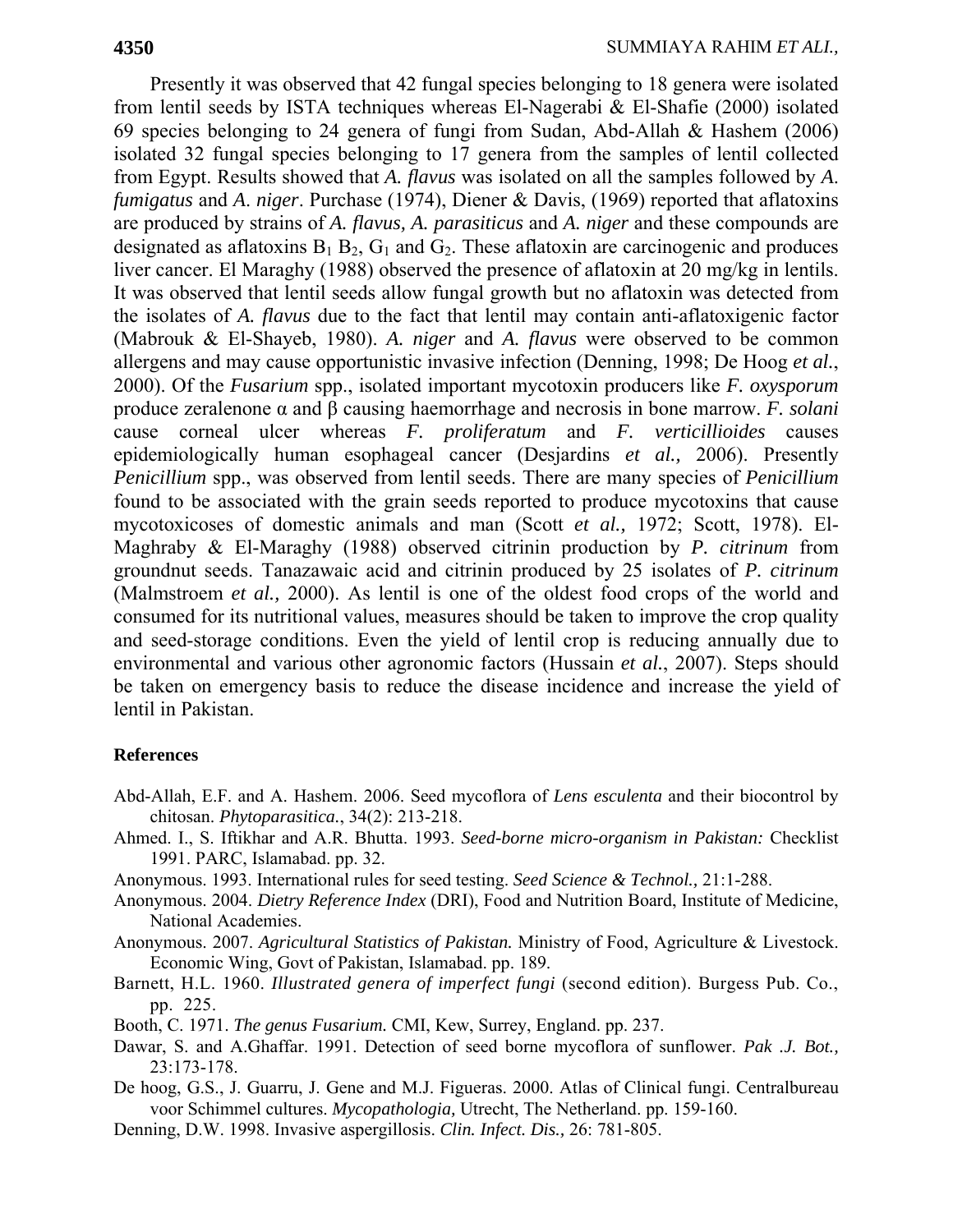- Desjardins, A.E., M. Busman, R. Proctor and R.J. Stessman. 2006. *Wheat kernel black point and fumonisin contamination by Fusarium proliferatum* (abstract). National *Fusarium* Head Blight Forum Proceedings. pp. 115.
- Diener, U.L. and N.D. Davis. 1969. *Relation of environment to aflatoxin production from Aspergillus flavus.* 15-34 pp. In., Aflatoxin. (Ed.): L.A. Goldblatt Academic Press. New York. pp. 472.
- Domsch, K.H., W.Gams and T.H. Anderson. 1980. *Compendium of soil fungi.* Vol.1. academic Press (London) LTD 24/28. Oval, London, NWI. pp. 859.
- Ellis, M.B. 1971. *Dematiaceous Hyphomycetes.* CMI, Kew, Surrey, England. pp. 608.
- El-Maghraby, O.M.O. and S.S.M. El-Maraghy. 1988. Mycoflora and mycotoxins of peanut (*Arachis hypogaea* L.) seeds in Egypt. III. Cellulose decomposing and mycotoxin producing fungi. *Mycopathologia*, 104: 19-24.
- El-Maraghy, S.S.M. 1988. Aflatoxins and fungal flora in lentil (*Lens esculenta* L.). *Mycopathologia*, 102: 31-35.
- El-Nagerabi and A.E. Elshafie. 2000. Incidence of seed-borne fungi and Aflatoxins in Sudanese lentil seeds. *Mycopathologie.,* 149: 151-156.
- Hussain, M.A., T. Mukhtar, M. Irfan ul-Haque and M. Z. Kayani. 2007. Mycoflora associated with lentil (*Lens esculenta* Moench) seeds from five localities of Punjab, Pakistan. *Pak. J.Bot.,* 39(3): 903-906.
- Hussain, S.S. and M.A. Ahmed. 1971. Studies on stored food grain fungi. Part-II. Fungi from oilseeds and *plantago ovata. Pak. J. Sci. Ind. Res.,* 14(1-2): 137-141.
- Ilyas, M.B. 1990. Seed-borne diseases of pulses in Pakistan. "Seed pathology in Pakistan" FSCD Govt. of Pakistan, Islamabad. pp. 207-222.
- Jamal, A. and A. Ghaffar. 1974. Mycoflora of poultry feeds. *Pak. J. Bot.*, 6(6): 165.
- Khan, B.A., I.U. Haq, F.U. Rehman and M. Aslam. 1984. Occurrence of seed-borne mycoflora in lentil. *Pak. J. Agric. Res.,* 5(1): 160-161.
- Kumar, De R., R.P. Dwivedi and N. Udit. 2002. Studies on the seed borne fungi of lentil. *Annals of Plant Protection Sciences.* 10(1): 114-117.
- Limonard, T. 1968. *Ecological aspects of seed health testing.* International seed testing Association, Wagoningen, Netherland. pp. 167.
- Mabrouk, S.S. and N.M.A. El-Shayeb. 1988. Aflatoxin production on some Egyptian agricultural food commodities. *Chem. Mikrobiol. Technol. Lebensm.,* 6:167-170.
- Malmstroem, J., C. Christophersen and J.C. Frisvad. 2000. Secondary metabolites characteristic of *Penicillium citrinum, Penicillium steckii* and related species. *Phytochemistry*, 54: 301-309.
- Mathur, S.K., S.B. Mathur and P. Neergaard. 1975. Detection of seed borne fungi in sorghum and allocation of *Fusarium moniliforme. Seed. Sci & Technol.*, 683-690.
- Muehlbauer, F.J., R.J. Summerfield, W.J. Kaiser, S.L. Clement, C.M. Boerboom, M.M. Welsh-Maddux and R.W. Short. 2002. Principles and practices of lentil production. United States Department of Agriculture. pp. 1-11.
- Nayeemullah, M. 1977. Studies on seed-borne organisms of Pakistan. Summary No. 39. In Summeries of Research Project (1967-88). DGISP. Denmark.
- Nelson, P.E., T.A. Toussoun and W.F.O. Marasas. 1983. *Fusarium species. An illustrated manual of identification.* The State Univ. Press, University Park, Pennslyvania, pp. 203.
- Niaz, I. and S. Dawar**.** 2009. Detection of seed borne mycoflora in maize (*Zea mays*.L). *Pak. J. Bot*., 41 (1):443-451.
- Purchase, I.R.H. 1974. *Mycotoxin, Elsevier Scientific Publ. com.* Amsterdam. pp. 443.
- Rafique, M. 1991. Fungi associated with Lentil seed and their chemical control. M.Sc. Thesis Univ. of Agric. Faisalabad.
- Raper, K.B. and D.I. Fennell.1965. *The genus Aspergillus.* The Williams & Wilkins company, Baltimore. pp. 686*.*
- Raymond, J. 2006. World Healthiest Foods: Lentils (India), Health Magazine.
- Richardson, M.J. 1979. *An Annotated List of Seed-borne Diseases*. Intl. Seed Test. Assoc., Zurich, Switzerland, pp. 320.